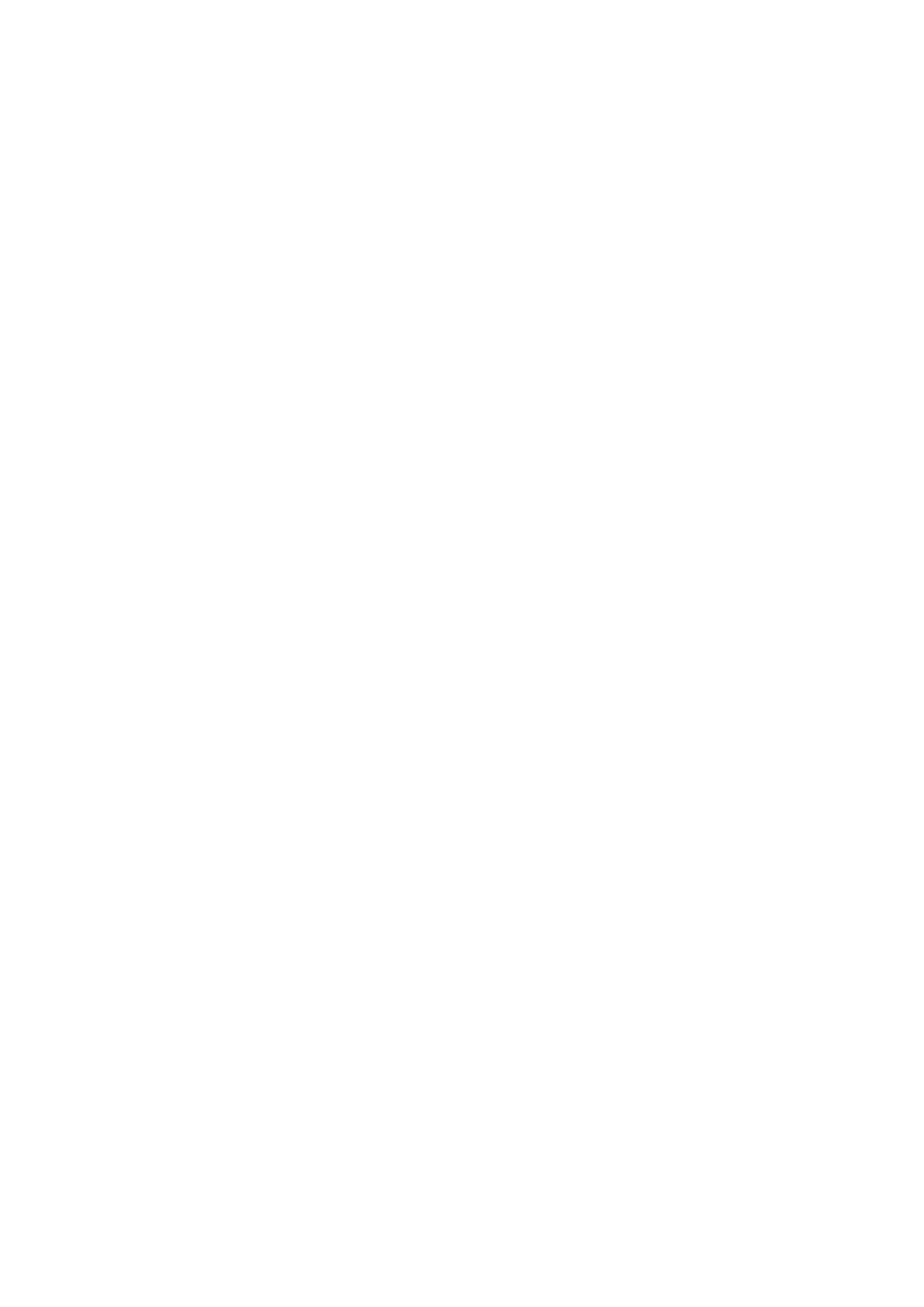# **ŌTOROHANGA DISTRICT COUNCIL**

#### **30 NOVEMBER 2021**

Minutes of a meeting of the Ōtorohanga District Council held in the Council Chamber at 17 Maniapoto Street, Ōtorohanga and via Zoom on Tuesday 30 November 2021.

#### **Tanya Winter CHIEF EXECUTIVE**

#### **ORDER OF BUSINESS:**

IN ATTENDANCE

APOLOGIES

REFLECTION / PRAYER / WORDS OF WISDOM

DECLARATION OF CONFLICTS OF INTEREST

PUBLIC FORUM

CONFIRMATION OF MINUTES ŌTOROHANGA DISTRICT COUNCIL 20 OCTOBER 2021

RECEIPT OF MINUTES – ŌTOROHANGA COMMUNITY BOARD 4 NOVEMBER 2021

RECEIPT OF MINUTES – KĀWHIA COMMUNITY BOARD 29 OCTOBER 2021

#### **REPORTS**

| <b>ITEM 211</b>                                         | HIS WORSHIP THE MAYOR - VERBAL REPORT                                   | $\overline{2}$ |  |  |  |
|---------------------------------------------------------|-------------------------------------------------------------------------|----------------|--|--|--|
| <b>ITEM 212</b>                                         | CARRYOVERS 2020/21 TO 2021/22                                           |                |  |  |  |
| <b>ITEM 213</b>                                         | FINANCIAL REPORT FOR THE MONTH ENDING 31 OCTOBER 2021                   |                |  |  |  |
| <b>ITEM 214</b>                                         | OTOROHANGA KIWI HOUSE PROGRESS REPORT                                   |                |  |  |  |
| <b>ITEM 215</b>                                         | APPOINTMENT OF DISTRICT LICENSING COMMITTEE CHAIRPERSON, DEPUTY         |                |  |  |  |
|                                                         | CHAIRPERSON, ALTERNATE COMMISSIONER AND COMMITTEE MEMBERS               |                |  |  |  |
| <b>ITEM 216</b>                                         | PARTIAL REDLAND ROAD STOPPING                                           | 8              |  |  |  |
| <b>ITEM 217</b>                                         | OTOROHANGA DISTRICT COUNCIL 2022 MEETING DATES                          | 9              |  |  |  |
| <b>ITEM 218</b>                                         | TE ARA A WAIWAIĀ WAIPĀ RIVER PLANTING PROPOSAL FOR ŌTOROHANGA           | 9              |  |  |  |
| <b>ITEM 219</b>                                         | APPLICATION FOR TEMPORARY ROAD CLOSURE - TARGA BAMBINA NEW ZEALAND 2022 | 9              |  |  |  |
| <b>ITEM 220</b>                                         | <b>BUILDING CONTROL ACTIVITY REPORT APRIL TO OCTOBER 2021</b>           | 10             |  |  |  |
| <b>ITEM 221</b>                                         | CIVIL DEFENCE EMERGENCY MANAGEMENT REPORT FOR JULY TO SEPTEMBER 2021    | 8              |  |  |  |
| <b>ITEM 222</b><br>ADOPTION OF A RISK MANAGEMENT POLICY |                                                                         |                |  |  |  |
| <b>COUNCILLOR UPDATE</b>                                |                                                                         | 11             |  |  |  |
| <b>ITEM 223</b>                                         | RESOLUTION TO EXCLUDE THE PUBLIC                                        | 12             |  |  |  |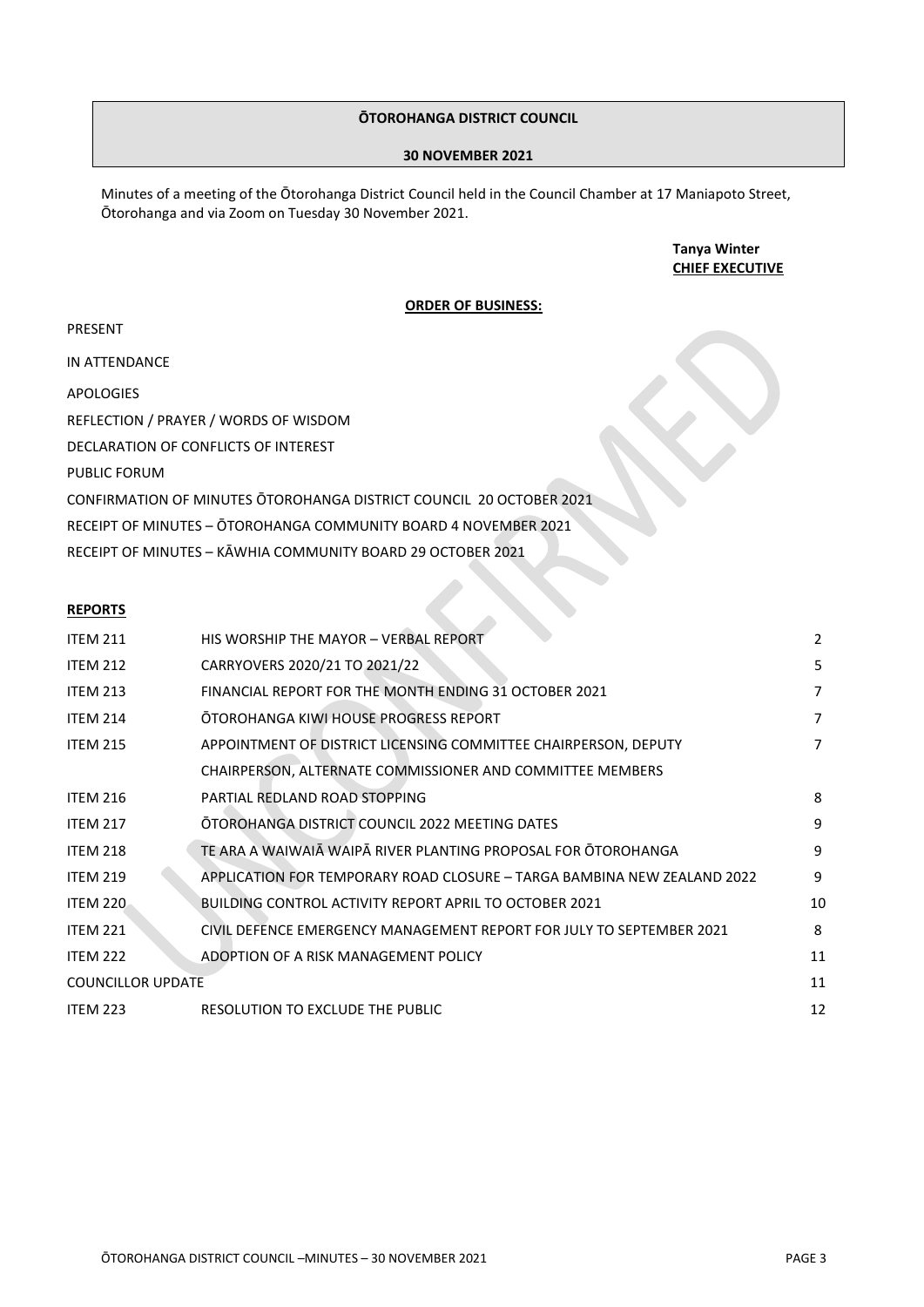# **PRESENT**

His Worship the Mayor MM Baxter, Councilors R Johnson (Deputy Mayor), B Ferguson, R Dow, C Jeffries (via Zoom), RA Klos and A Williams.

# **IN ATTENDANCE**

Ms T Winter (Chief Executive), A Loe (Group Manager Regulatory and Growth), M Lewis ( Group Manager Engineering and Assets), G Bunn (Group Manager Business Enablement), B O'Callaghan (Finance Manager), D Dowd (Executive Assistant)

# **APOLOGY**

Resolved that the apology received from Councillor K Christison be sustained. **HIS WORSHIP / COUNCILLOR DOW**

# **WORDS OF WISDOM**

His Worship recited the words of wisdom.

# **DECLARATION OF CONFLICTS OF INTEREST**

His Worship asked members whether they had any declarations of conflicts of interest in items on the agenda.

No declarations of conflicts of interest were received.

# **CONFIRMATION OF MINUTES - ŌTOROHANGA DISTRICT COUNCIL 20 OCTOBER 2021**

**Resolved** that the minutes of the meeting of the Ōtorohanga District Council held 20 October 2021 be confirmed and the resolutions contained therein be sustained. **COUNCILLOR WILLIAMS / COUNCILLOR KLOS**

# **RECEIPT OF MINUTES – ŌTOROHANGA COMMUNITY BOARD 4 NOVEMBER 2021**

**Resolved** that the minutes of the meeting of the Ōtorohanga Community Board held 4 November 2021 be received. **COUNCILLOR FERGUSON / COUNCILLOR DOW**

# **RECEIPT OF MINUTES – KĀWHIA COMMUNITY BOARD 29 OCTOBER 2021.**

**Resolved** that the minutes of the meeting of the Kāwhia Community Board held 29 October 2021 be received. **HIS WORSHIP / COUNCILLOR JEFFRIES**

# **ITEM 211 HIS WORSHIP THE MAYOR - VERBAL REPORT**

His Worship reported on activities he has participated in across October and November 2021 these being -

- 22 November attended the 'Think Rural' forum.
- 26 October attended the Iwi Response Hui.
- 27 October attended the Mayors Impact Lab forum.
- 28 October met with Superintendent Bruce Bird followed by a Mayor's Taskforce for Jobs meeting
- 1 November –attended the Iwi Response Hui.
- 8November– participated in the Town Concept Plan discussions.
- 9 November met with the Chief Executive Performance Review Committee.
- 11 November attended the Waikato Plan followed by a Mayor's Taskforce for Jobs meeting.
- 16 & 17 November attended interviews.
- 18 November attended Mayor / Chair Forum in relation to COVID-19.
- 24 November Attended the Risk and Assurance Committee Meeting.
- 25November Attended the Extraordinary Council Meeting

**Resolved** that the His Worship the Mayor's verbal report be received. **HIS WORSHIP / COUNCILLOR WLLIAMS**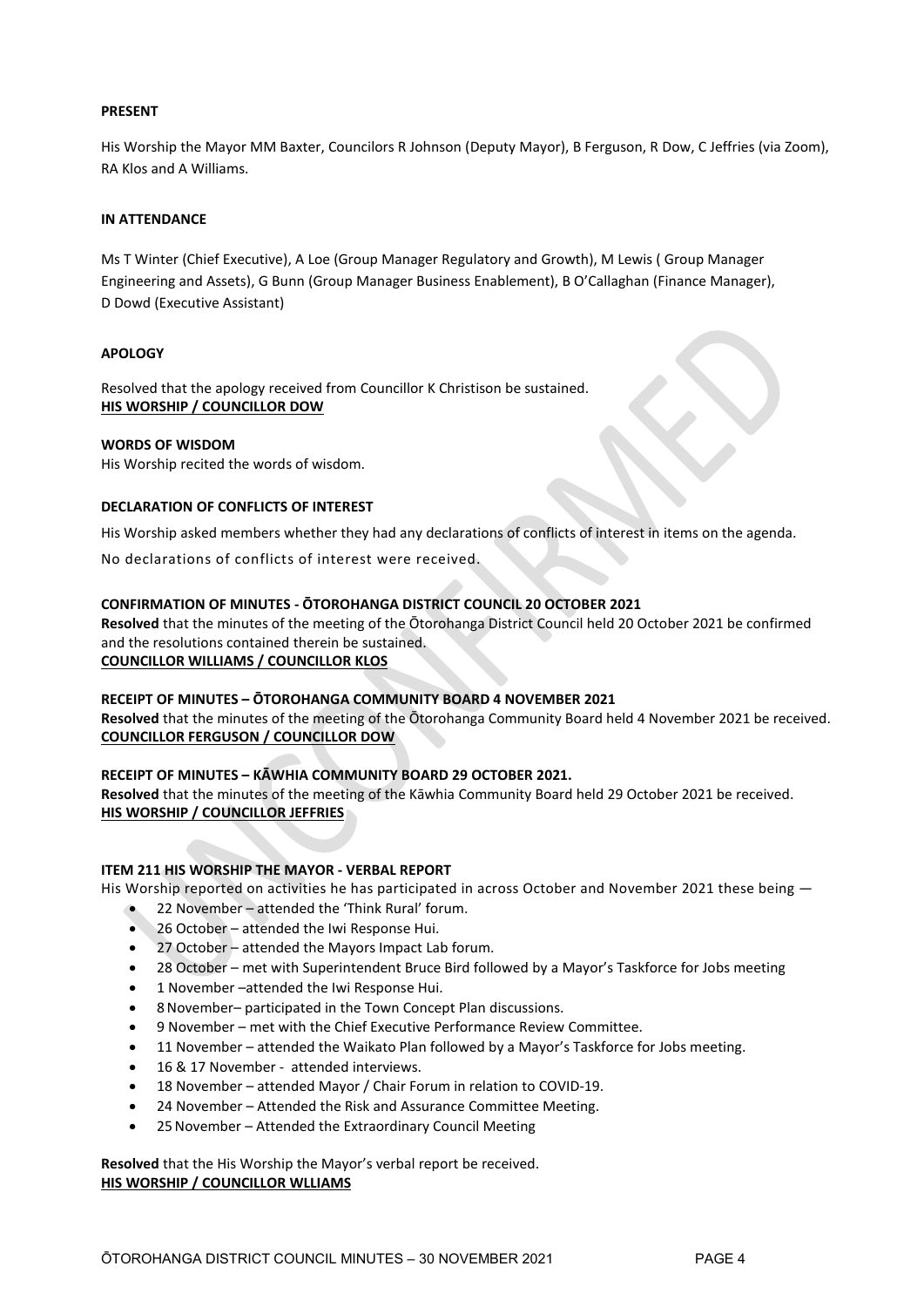# **ITEM 212 CARRYOVERS 2020/21 TO 2021/22**

The Finance Manager referred members to his report and requested that it be taken as read.

The Finance Manager drew members to Item 20 which is not drawn out of capital.

The Chief Executive informed members that carryovers are very much a part of the process of most LGA's across the country.

The Group Manager Engineering and Assets said there have been some significant factors that had influenced the progress of many projects – COVID, Three Waters and the likes.

His Worship commended staff on the massive improvement in relation to reducing the size of the carryovers.

| <b>ITEM</b><br><b>NUMBER</b> | <b>ITEM</b>                                                                  | 2020/21<br><b>BUDGET</b><br><b>ALLOCATION</b> | <b>AMOUNT</b><br><b>SPENT TO</b><br>30 JUNE<br>2021 | <b>PROPOSED</b><br><b>CARRY</b><br><b>OVER</b><br><b>AMOUNT</b> | <b>FUNDING</b><br><b>METHOD</b> | <b>REASON</b>                                                                               |
|------------------------------|------------------------------------------------------------------------------|-----------------------------------------------|-----------------------------------------------------|-----------------------------------------------------------------|---------------------------------|---------------------------------------------------------------------------------------------|
| $\mathbf 1$                  | Tihiroa Water Supply -<br>Plant Upgrade                                      | 200,000                                       |                                                     | 200,000                                                         | Cash<br>surplus                 | Design complete -<br>finalising procurement.<br>Work in Progress totals<br>\$3,590.         |
| $\boldsymbol{2}$             | Tihiroa Water Supply -<br>Pipeline Renewals                                  | 100,000                                       |                                                     | 100,000                                                         | Cash<br>surplus                 | Design complete-<br>finalising procurement.<br>Work in Progress totals<br>\$15,000.         |
| 3                            | Waipa Water Supply -<br><b>Smart Meter Project</b><br><b>Phase 1 &amp; 2</b> | 50,000                                        |                                                     | 50,000                                                          | <b>Balance</b><br>funded        | Design complete -<br>capital works yet to<br>start.                                         |
| 4                            | Ōtorohanga Water<br>Treatment Plant-<br>Driveway Resealing                   | 22,000                                        |                                                     | 22,000                                                          | Cash<br>surplus                 | Contract awarded -<br>capital works yet to<br>commence.                                     |
| 5                            | Ōtorohanga Water<br>Treatment Plant-<br><b>Replace Cladding</b>              | 20,000                                        |                                                     | 20,000                                                          | Cash<br>surplus                 | Work completed after<br>30 June 2021.                                                       |
| 6                            | Ōtorohanga Water<br>Treatment Plant-<br>Replace Roof                         | 15,000                                        |                                                     | 15,000                                                          | Cash<br>surplus                 | Work completed after<br>30 June 2021.                                                       |
| 7                            | Ōtorohanga Sewerage<br>- Sewer Main<br>Replacement                           | 80,000                                        | 16,126                                              | 63,874                                                          | Cash<br>Surplus                 | Design completed -<br>finalising procurement.                                               |
| 8                            | Kāwhia Water Supply -<br><b>Clarifier Tank</b>                               | 150,000                                       |                                                     | 150,000                                                         | Cash<br>Surplus                 | Design completed -<br>finalising procurement.<br>Work in Progress totals<br>\$54,423.       |
| 9                            | District Property -<br><b>Support House</b><br><b>Stormwater Drainage</b>    | 10,000                                        |                                                     | 10,000                                                          | Cash<br>Surplus                 | Work not started due<br>to land acquisition<br>process.                                     |
| $10\,$                       | Ōtorohanga Swimming<br>Pools-Repairs to<br>Outdoor Pool                      | 50,000                                        |                                                     | 50,000                                                          | Cash<br>Surplus                 | Condition assessment<br>complete - capital<br>works yet to start.                           |
| $11\,$                       | Remote Control<br>Lawnmower                                                  | 100,000                                       |                                                     | 100,000                                                         | Cash<br>Surplus                 | Prior year budget for<br>generators carried over<br>to pay for remote<br>control lawnmower. |

**RESOLVED** that It is recommended that Council adopts the carryovers as listed.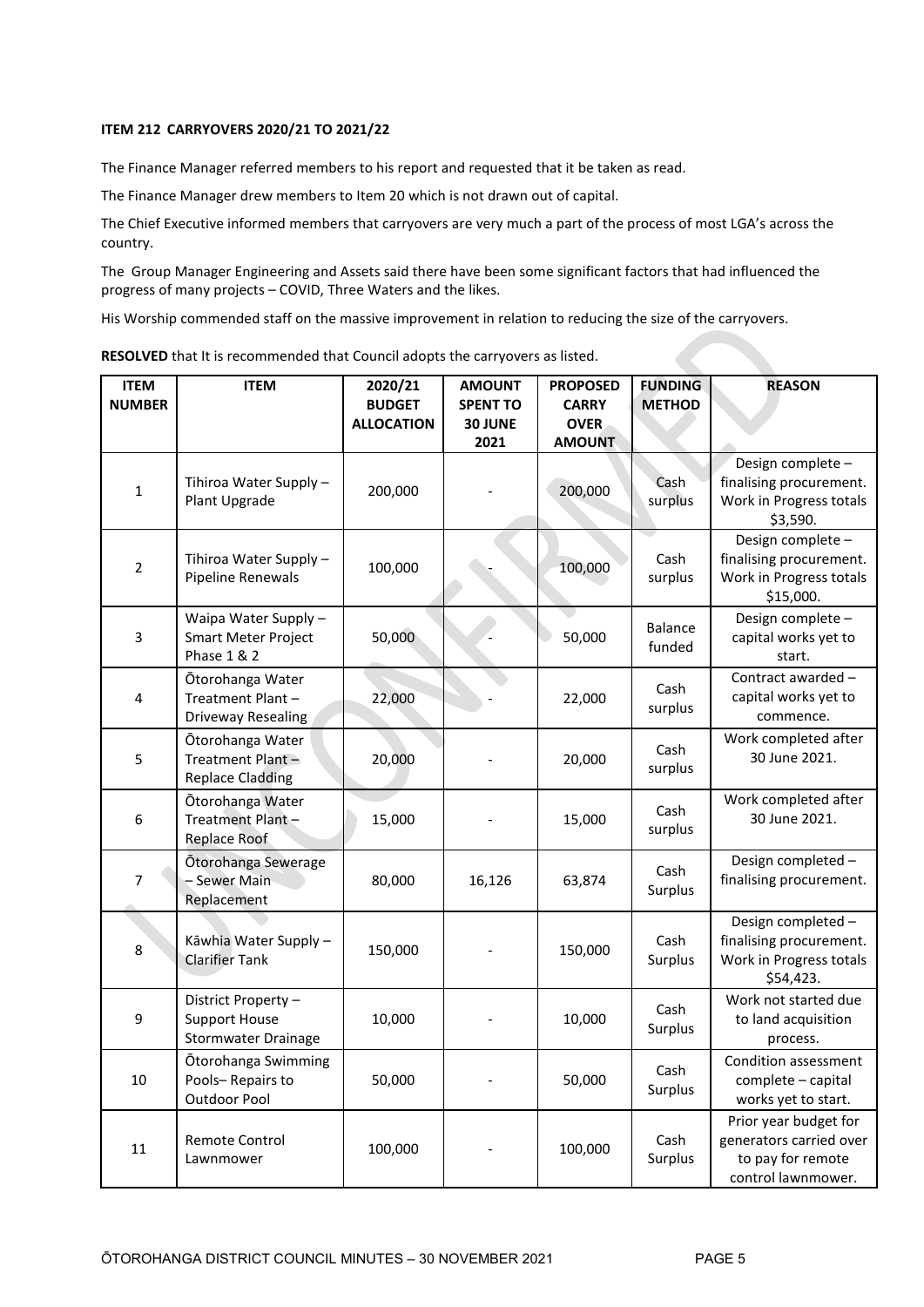|    |                                                      |             |           |             |                                     | Generators budgeted<br>in 2021/22 separately.<br>Options and research<br>stage.                                                                                                                |
|----|------------------------------------------------------|-------------|-----------|-------------|-------------------------------------|------------------------------------------------------------------------------------------------------------------------------------------------------------------------------------------------|
| 12 | Huiputea and Mair St<br>Flood Pump Pipe Reline       | 235,000     |           | 235,000     | Cash<br>Surplus                     | Contract awarded -<br>capital works yet to<br>restart                                                                                                                                          |
| 13 | Pond renewals                                        | 390,000     | 43,671    | 100,000     | Cash<br>Surplus                     | Ongoing project.                                                                                                                                                                               |
| 14 | Ōtorohanga Library -<br>Furniture & Fittings         | 20,000      | 2,081     | 17,900      | Cash<br>Surplus                     | Work on shelving<br>replacement in<br>2021/22, additional<br>costs over budget due<br>to material shortages.                                                                                   |
| 15 | Ōtorohanga Library -<br><b>Library Books</b>         | 62,000      | 52,605    | 9,300       | Cash <sub>2</sub><br><b>Surplus</b> | Work ongoing to<br>update library stock                                                                                                                                                        |
| 16 | It Equipment - Civil<br>Defence IT                   | 15,000      |           | 15,000      | Cash<br>surplus                     | Work was not<br>undertaken during the<br>year, purchases<br>occurring in 2021/22                                                                                                               |
| 17 | Building Operations-<br>Office Interior<br>Upgrades  | 131,149     | 69,430    | 61,000      | Cash<br>surplus                     | Work in Progress of<br>\$32,000, additional<br>amount carried over<br>for building<br>renovations.                                                                                             |
| 18 | IT Equipment -<br>Website Development                | 35,000      | 25,050    | 10,000      | Cash<br>surplus                     | Carry over to be used<br>in 2021/22 in line with<br>communications<br>strategy development                                                                                                     |
| 19 | IT Equipment -<br>Hardware & Software                | 159,141     | 69,650    | 89,000      | Cash<br>surplus                     | Not fully spent,<br>additional IT<br>improvements to be<br>undertaken in 2021/22<br>including Office 365<br>migration, replacement<br>of hardware for<br>improved remote<br>working capability |
| 20 | Corporate Planning-<br>Organisational<br>Development | 317,271     | 66,931    | 250,000     | Rates                               | Amount not fully spent<br>during year, money to<br>be carried over for<br>additional<br>Organisational<br>Development costs<br>identified                                                      |
|    | <b>TOTAL</b>                                         | \$1,429,561 | \$301,873 | \$1,126,074 |                                     |                                                                                                                                                                                                |

# **HIS WORSHIP / COUNCILLOR JEFFRIES**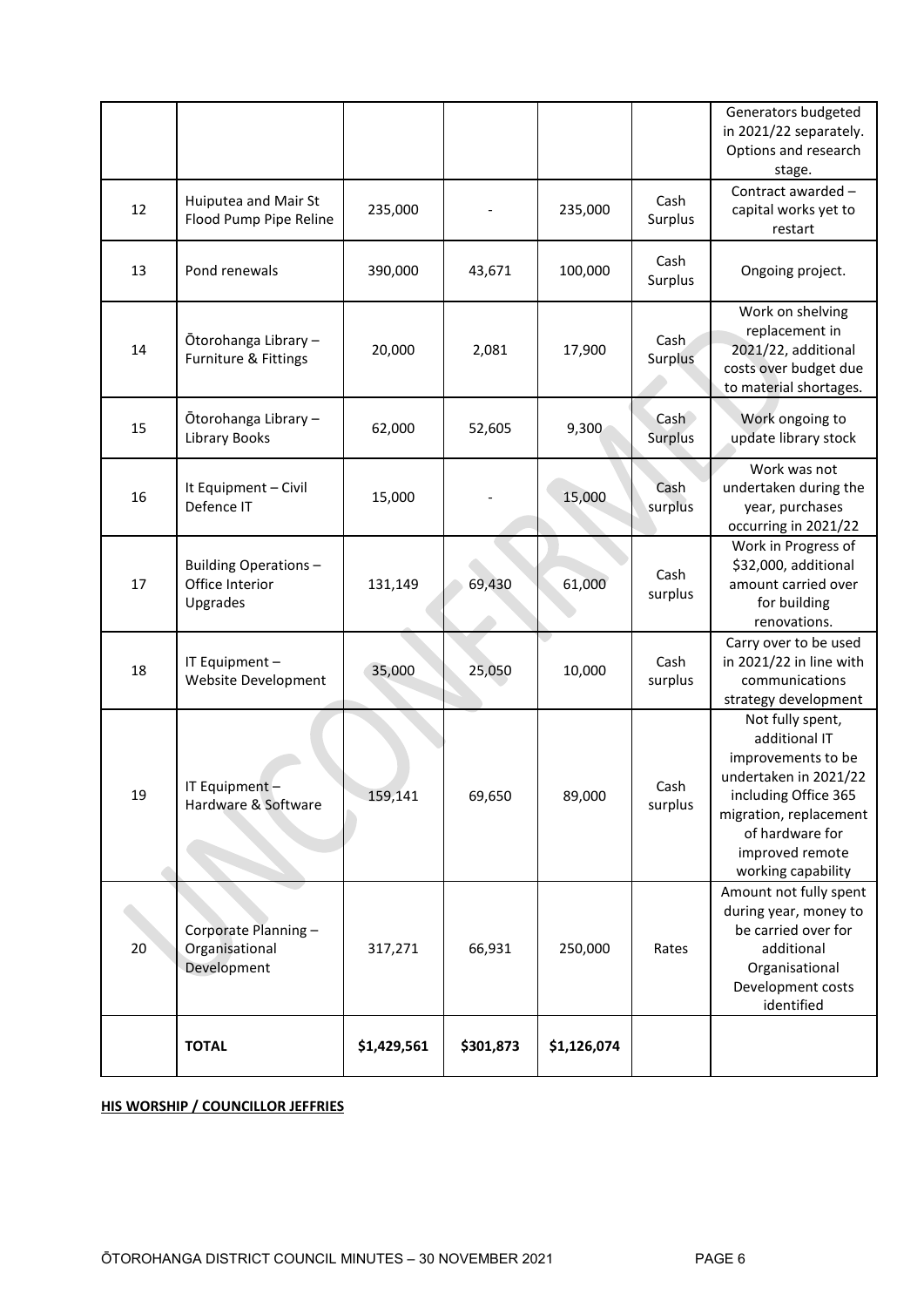### **ITEM 213 FINANCIAL REPORT FOR THE MONTH ENDING 31 OCTOBER 2021**

The Finance Manager took members through his report for the month ended 31 October 2021.

He said that at the time of writing this report, the audit of the 2020/21 Annual Report is only just being finalised. The Finance Manager informed members that due to the timing of writing the report being so close to the completion of the Annual Report, some of the information that may be relied upon from the prior year has not been processed.

During discussion the following issues were raised.

- Carryovers and commitment to unplanned works, will there be an opportunity to catch up in the current climate.
- A number of projects are completed or about to be completed and as such the budgets are being carried forward.
- COVID-19 has impacted a number of the projects.
- That the financial progress as well as the work schedule be combined into one graph.

**Resolved** that the Financial Report for the month ended 31 October 2021 be received. **Councillor Williams / Councillor Jeffries**

#### **ITEM 214 ŌTOROHANGA KIWI HOUSE PROGRESS REPORT**

His Worship welcomed Mr. Tim Jones to the meeting to provide an update and assist with answering questions. The Group Manager Business Enablement referred members to his report and asked members to take it as read. He informed members that in 2020 Council resolved to support the redevelopment of the Ōtorohanga Kiwi House with a loan of \$2 million dollars.

The Group Manager Business Enablement informed members that certain conditions around accountability were included in the agreement and that as at 30 November 2021 Council has advanced a total sum of \$985,246.66 to the Ōtorohanga Kiwi House Charitable Trust.

Members were advised that an additional drawdown from Council will be required \$362,500 to complete stage 3 of the development with stage 2 being deferred.

The Group Manager informed members that a request has been received to extend the repayment period of 2 years interest free and that a new loan agreement and report will be presented to Council for consideration.

During discussion the following issues were raised.

- Requesting assurity that the Department of Conservation involvement for the welfare of animals is ongoing.
- Deadline on PGF funding, expectations on when the spend of these funds needs to occur.
- Is Waikato Regional Council a key partner.

**Resolved** that the Ōtorohanga Kiwi House Progress report be received. **Councillor Dow / Councillor Johnson**

# **ITEM 215 APPOINTMENT OF DISTRICT LICENSING COMMITTEE CHAIRPERSON, DEPUTY CHAIRPERSON, ALTERNATE COMMISSIONER AND COMMITTEE MEMBERS**

The Group Manager Regulatory and Growth referred members to his report on the need for Council to formally approve the appointment of a District Licensing Committee and also an independent Commissioner pursuant to the Sale and Supply of Alcohol Act 2021.

He informed members that the District Licencing Committee and its Chair are the determining body on all applications for alcohol licences and managers certificates filed within Council.

The Group Manager Regulatory advised members that the appointments were once aligned with local government elections and expired in 2016 however, with the new appointment of the Commissioner all members were reappointed to the Committee with an end date of November 2021.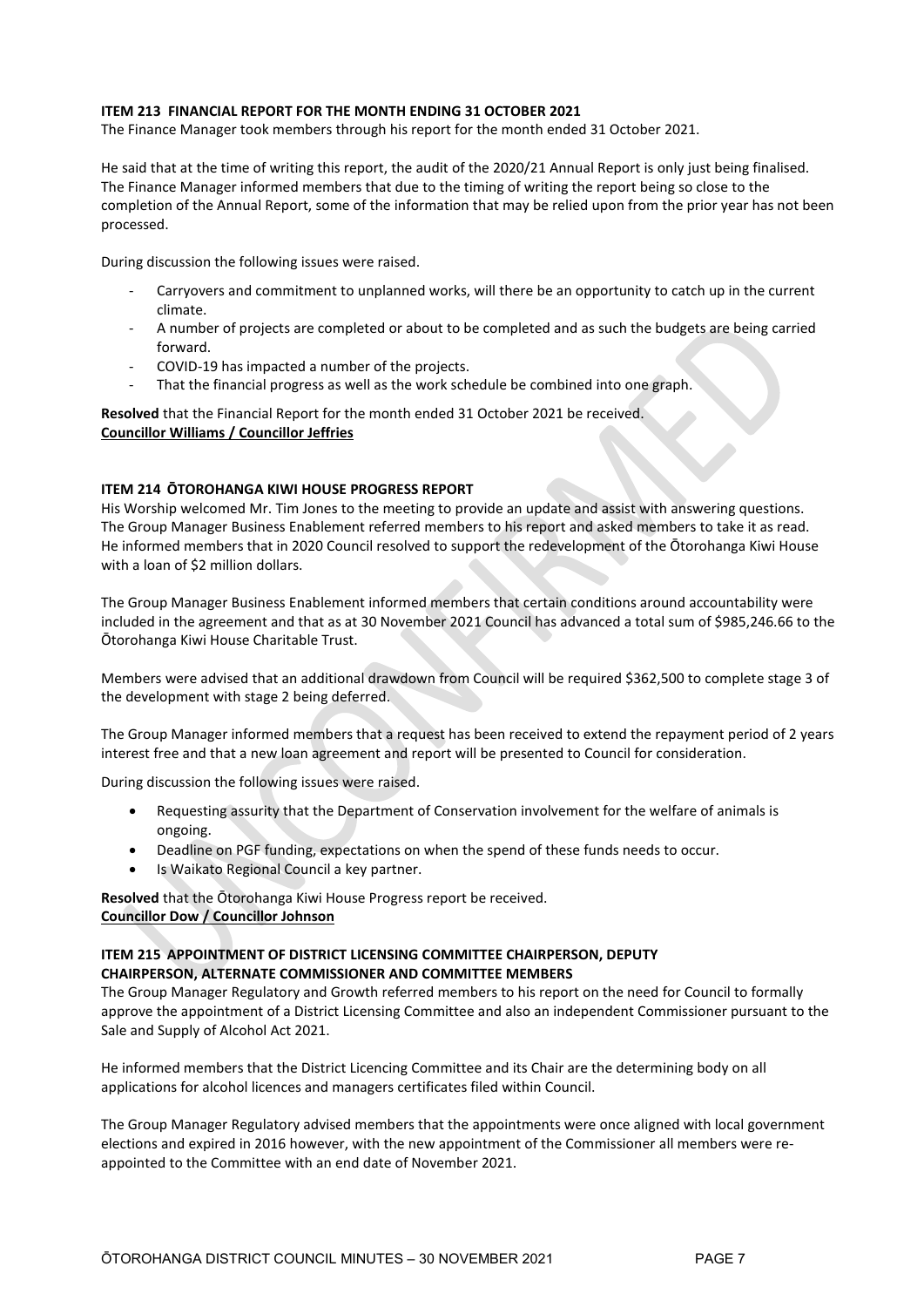# **Resolved** that

- 1. The report from the Group Manager Regulatory and Growth be received and,
- *2. That one District Licensing Committee be retained for the Ōtorohanga District;*
	- *i. That a Commissioner, Sara Grayson, be reappointed to Chair the Committee;*
	- *ii. That Councillor Roy Johnson, be reappointed Deputy Chairperson of the Committee;*
	- *iii. That Alternative Commissioner Tegan McIntyre be reappointed;*
	- *iv. That existing members of the Committee, Mr Ross Murphy, Ms Patsi Davies and Dr Michael Cameron be reappointed.*
- 3. that all appointments be for a period of five years to 30 November 2026.

#### **Councillor Klos / Councillor Dow**

#### **ITEM 216 PARTIAL REDLAND ROAD STOPPING**

The Senior Engineering Assistant Projects attended the meeting in person and referred members to his report and informed members that this request pertains to the upgrade, realignment and partial stopping of Redland Road.

**Resolved** that the Ōtorohanga District Council hereby consents to the Minister of Land Information declaring that:

- a. pursuant to section 116 of the Public Works Act 1981, the Ōtorohanga District Council consents to the Minister of Land Information declaring the portion of road described in the Schedule, to be stopped; and
- b. pursuant to Section 117(3)(b) of the Public Works Act 1981 certifies that it considers it equitable to amalgamate the stopped road with the adjoining land in Record of Title SA 837/90, and Lot 3 DP526741 (Title to be issued)

| <b>Schedule</b>  | <b>Description</b>                  |
|------------------|-------------------------------------|
| Area - 0.1329 Ha | Section 1 Survey Office Plan 562158 |

- 1) Council, having regard to Section 101 of the Local Government Act 2002 along with Council's Significance & Engagement Policy, confirms its decision to dispose of the road (to be stopped) without compensation.
- 2) Delegates authority to the Chief Executive of Ōtorohanga District Council to sign and seal any documentation necessary to stop the portion of Redland Road shown on plan - SO 562158.

#### **Councillor Williams / Councillor Johnson**

#### **ITEM 221 CIVIL DEFENCE EMERGENCY MANAGEMENT REPORT FOR JULY TO SEPTEMBER 2021**

The Operations Manager – Civil Defence Emergency Management attended the meeting and informed members that the purpose of this report is to provide Council with a quarterly update on matters relating to Civil Defence Emergency Management (CDEM) in the Western Waikato Emergency Operations Area.

Hs said the report includes matters arising at national, regional and district levels including emergency management activities under the shared service arrangement between Waipā, Ōtorohanga and Waitomo District Councils.

During discussion the following points were made:

- The possibility of overwhelming small Districts who have a finite group of people who can respond.
- In response to COVID-19 Welfare matters, the MSD are the main drivers but CDEM are there to support and fill gaps that may exist.
- That a meeting be held in Kāwhia to better inform the community of the plans under CDEM.
- That a level of readiness needs to be maintained.
- The Western Waikato have been proactive in the space of working alongside leader key partners.

**Resolved** that the Civil Defence Emergency Management Report for July to September 2021 be received. **His Worship / Councillor Dow**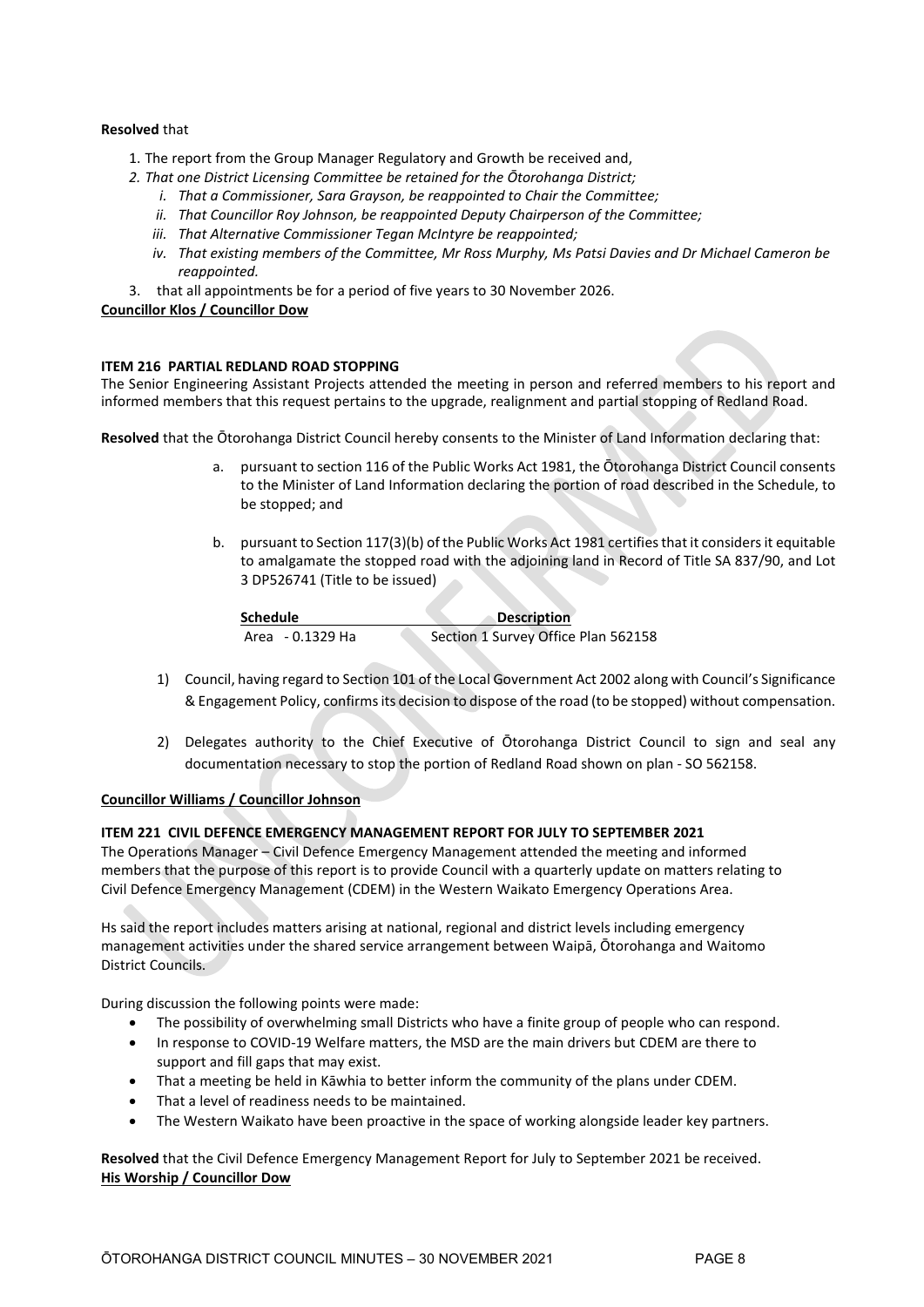# **ITEM 217 ŌTOROHANGA DISTRICT COUNCIL 2022 MEETING DATES**

The Chief Executive report provides suggested dates based on the existing agreement that these be on the 3rd Tuesday of each month taking into account public holidays and other events proposed in 2022

**Resolved** that the dates presented for regular meetings of the Ōtorohanga District Council during 2022 be adopted.

- 15 February 2022
- 15 March 2022
- 19 April 2022
- 17 May 2022
- 14 June 2022
- 19 July 2022
- 16 August 2022
- 20 September 2022
- 18 October 2022
- 15 November 2022
- 13 December 2022

**His Worship / Councillor Johnson** 

# **ITEM 218 TE ARA A WAIWAIĀ WAIPĀ RIVER PLANTING PROPOSAL FOR ŌTOROHANGA**

The Group Manager Engineering & Assets introduced his report Te ara a Waiwaiā and informed members that this is a working group formed by Council resolution in 2019, with the endorsement from the Ōtorohanga Community Board and they are proposing to have two sections of the Waipā river areas planted with native plants through the Ōtorohanga township area.

He acknowledged the substantial amount of work having been undertaken in the background.

The Group Manager informed members that during a public consultation period Council received six submissions primarily in support of the project and that from a financial perspective there is no significant impact on the budget.

During discussion the following points were made:

- Concern around ongoing access for participants who use the land for recreation activities.
- How the flow of water during flood events will be impacted by the planting.
- The type of plants used must be fit for purpose.

#### **Resolved** that Council

- 1. Receives the report by the Group Manager of Engineering and Assets.
- 2. Approves the Te Ara a Waiwaiā planting proposal for Areas A and B as defined by the attached plan.
- 3. Delegates authority to Council's Chief Executive to sign the Deed of Grant Funding with the Waikato River Cleanup Trust a subsidiary of the Waikato River Authority.
- 4. Approves for \$5,500 per year being Council's share of funding to be taken from the Parks and Reserves Budget across each of the 3 years of the project being 2021-2024 and notes that this was not provided for in the LTP budgets.

# **Councillor Williams / Councillor Ferguson**

# **ITEM 219 APPLICATION FOR TEMPORARY ROAD CLOSURE – TARGA BAMBINA NEW ZEALAND 2022**

The Roading Manager joined the meeting and referred members to the Senior Engineering Assistant report for the purpose of a road closure for Targa New Zealand to hold the Targa Bambina New Zealand 2022 Rally. He informed members that this is a reapplication after the event was previously cancelled and requested that the report be taken as read.

**Resolved** that the application for Temporary Road Closure of sections on roads on Sunday 13 March 2022; Bayley Road – Ngaroma Road – Wairehi Road, be granted with the following conditions imposed;

- 1. In the event of a COVID:19 resurgence and a revert to a lockdown greater than Level 2 status, any granted road closures will be rendered null and void
- 2. Emergency services have complete right of passage at all times.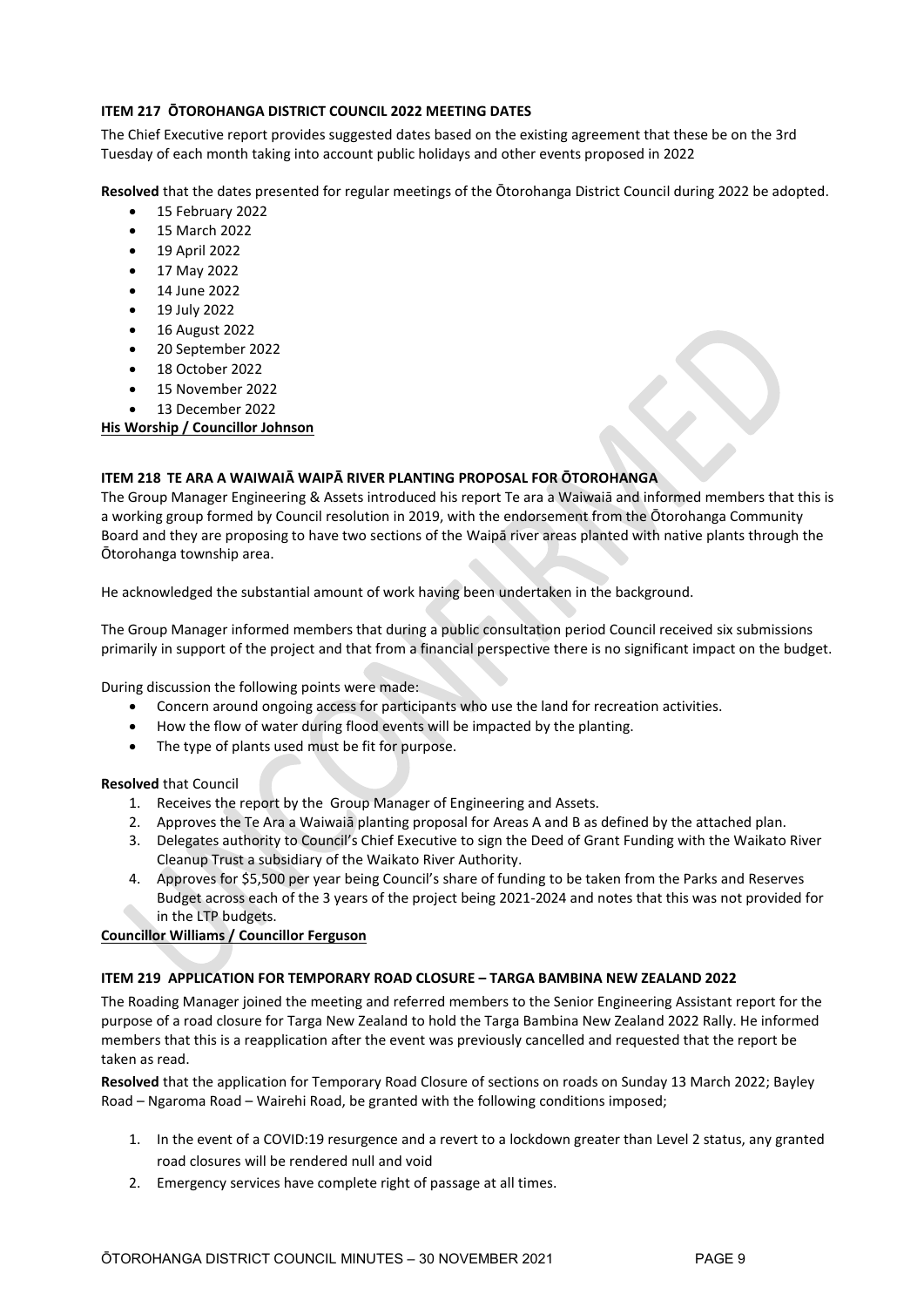- 3. Targa New Zealand is to pay a bond of \$5000.00, this bond can be waived at the discretion of the Engineering Group Manager on application to Mark Lewis. The said bond is refundable after a post event drive over, undertaken by Ōtorohanga District Council Roading Team.
- 4. Targa New Zealand is to pay an application fee of \$905.00 towards the administration of the road closure to Ōtorohanga District Council.
- 5. Targa New Zealand is to pay for all advertising costs to the appropriate newspapers. Public notice advertisements are to be published in the Waitomo News.
- 6. Targa New Zealand is responsible for obtaining public liability insurance (and paying the cost thereof) to a minimum value of \$10,000,000. This is required to indemnify Council against any damage to the property or persons as a result of rally activities during the road closure period.
- 7. Targa New Zealand is to comply with the objection provisions contained in the Transport (Vehicular Traffic Road Closure) Regulations 1965.
- 8. Targa New Zealand is to liaise and provide evidence of liaison with all operators and businesses that may be affected by the road closures.
- 9. Targa New Zealand is to consult with all residents of all properties on the roads intending to be closed and also the residents on roads connecting with roads intending to be closed, including any, no exit roads. Two mail drops to residents are to be carried out. All initial mail drops to residents are to be approved by Council staff before distribution commences. The subsequent mail drop is to be completed no later than ten full days before the proposed closures.
- 10. Targa New Zealand is solely responsible for signposting and policing of the roads to be closed, to ensure that only vehicles connected with the event have access to the road closure areas. This includes arranging the delivery, erection and staffing of all road closure barriers and the removal thereof after closures. All gates and entranceways are to be taped and to ensure its removal thereafter.
- 11. Signs advising of the road closures are to be erected at the start and end of the closed portions of the roads and on each intersecting road two weeks prior to the road closure. All signs are to be removed immediately after the closure. A Targa New Zealand representative is to meet with Council Engineering staff regarding the required signs format, size, location and quantity of signs for approval before they are manufactured and erected.

# **Councillor Klos / Councillor Dow**

# **ITEM 220 BUILDING CONTROL ACTIVITY REPORT APRIL TO OCTOBER 2021**

The Group Manager Regulatory and Growth referred members to the report on building control activity covering the period from 1 April to 30 October 2021, a combination of two quarters. He requested that the report be taken as read and informed members that our District is consistent with the national picture of building control activities with demand being high.

The Chief Executive informed members that the Building Authority reaccreditation is a major achievement for Council and made special mention of the various qualifications that staff are currently undertaking along side a very heavy workload.

**Resolved** that the Building Control activity report for April to October 2021 being a combination of two quarters be received.

#### **Councillor Klos / Councillor Jeffries**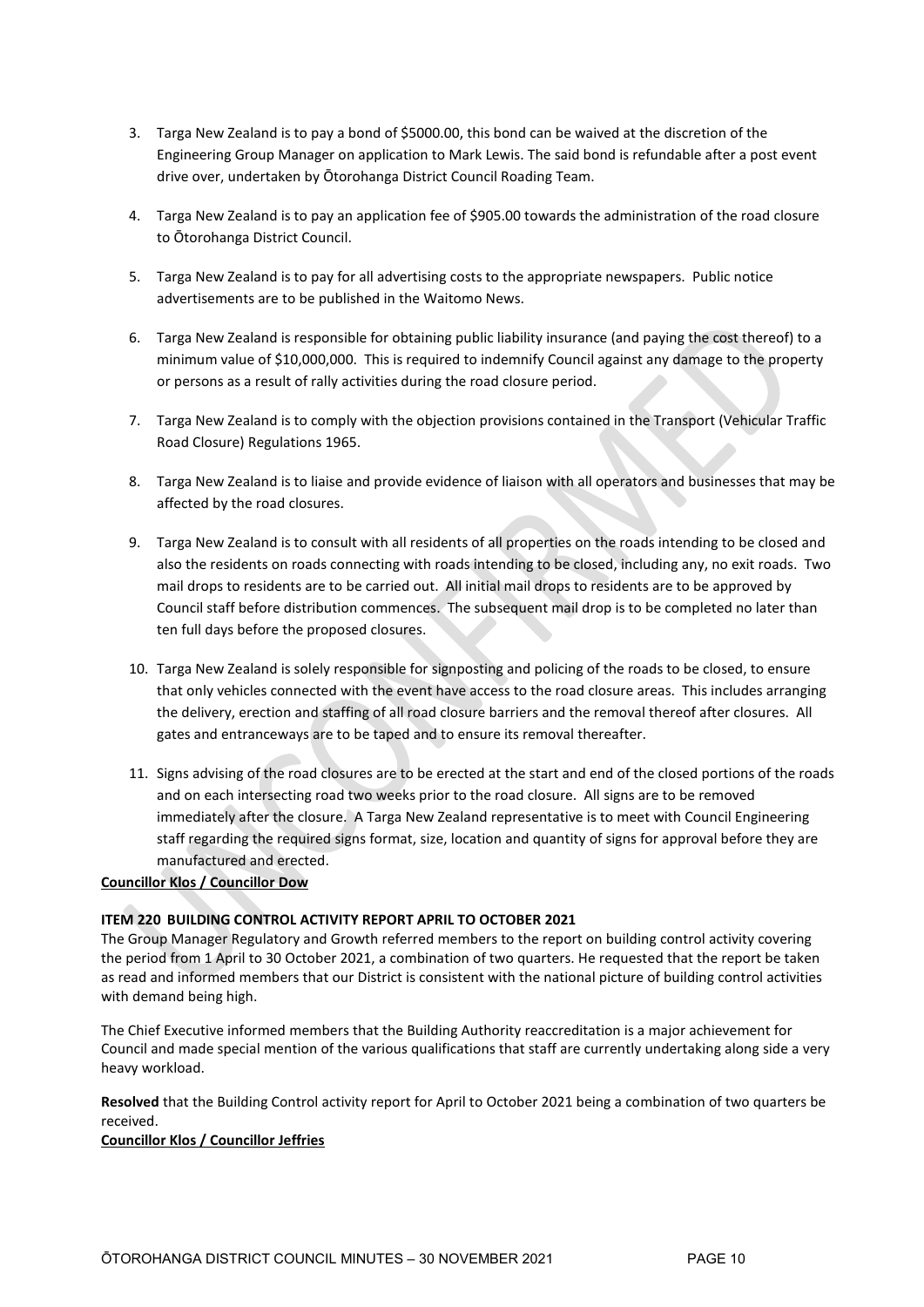# **ITEM 222 ADOPTION OF A RISK MANAGEMENT POLICY**

The Strategic Advisor joined the meeting and referred members to his report requesting that it be taken as read.

He highlighted the following key points:

- Effective Council decision making, service delivery and operations all need to be undertaken with the application of sound Risk Management Policies, practices and processes.
- That the policy in this report reflects effective management of risk and best practices.
- Additional tools are required to support these practices.
- That the Risk Management Policy has been reviewed by Council's Risk and Assurance Committee for adoption by Council.

**Resolved** that the Ōtorohanga District Council

- 1. Receives this report "Adoption of a Risk Management Policy"; and,
- 2. Adopts the Ōtorohanga District Council Risk Management Policy, with immediate effect.

# **His Worship / Councillor Klos**

# **COUNCILLOR UPDATE**

Councillor Jeffries

- Extended apologies expressed for not attending meeting in person.
- Attended Ōtorohanga District Council Meeting.
- Attended Ōtorohanga District Development Board AGM via Zoom.
- Attended Local Government New Zealand Zone 2 via Zoom.
- Informal discussion regarding Three Waters Reform with KCB.
- Attended Kāwhia Community Board Meeting via Zoom.
- Attended Chief Executive Performance Review.
- Attended Resource Management Reforms webinar.
- Attended Risk and Assurance Committee Meeting.
- Workshop with Community Board.
- Special Council Meeting for adoption of the annual report.

# Councillor Dow

- Meeting with member of the public requesting to reinstate the handrails on the State Highway Bridge, matter raised at the Regional Transport Committee.
- New working group formed at Regional Transport Committee to investigate emissions on transport around the Waikato region.

# Councillor Ferguson

• Attended all standard meetings.

# Councillor Johnson

- Extended congratulations to the Roading Team for the upkeep the Waipa Reserve. He made special mention as to the large effort placed into improving this facility.
- Advised that the Piston Festival in 2022 has been cancelled due to the COVID-19 Traffic Light settings, this will be reviewed at a future date.

# Councillor Williams

- Attended Zone 2 and Three Waters Reform meeting.
- Attended Chief Executive Review Committee meeting.
- Attended Council Meetings.
- Attended via Zoom Waikato CDEM meeting subcommittee formed for concurrent events.

# Councillor Klos

- Informed members that there are numerous pressures within Council over and above the usual Councillor Workload.
- Three Waters Reforms expressed hope that Councillors would support the views of the majority of the community.
- Requested that the Risk and Assurance Committee take a whole of Council approach.